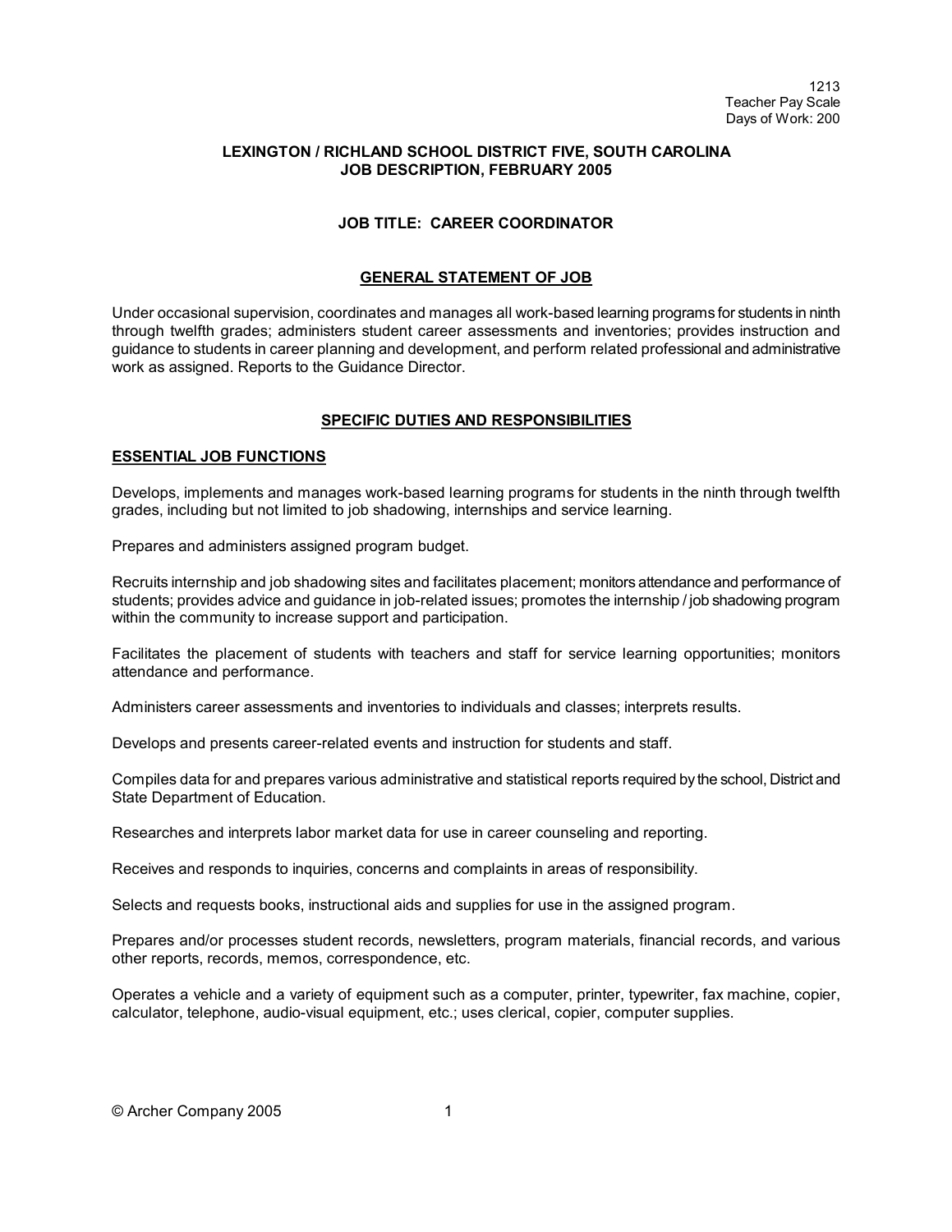Interacts and communicates with various groups and individuals such as the immediate supervisor, Principal, assistant principals, school faculty and staff, other District administrators and staff, students, parents / guardians, community / business representatives, college admissions representatives, and the general public.

Attends training, conferences, workshops, etc., as appropriate to enhance job knowledge and skills.

#### **ADDITIONAL JOB FUNCTIONS**

Coordinates college admission representative visits with students.

Assists in preparing for special meetings, activities and events as requested.

Performs routine administrative/office tasks as required, including but not limited to preparing reports and correspondence, copying and filing documents, answering the telephone, sending and receiving faxes, entering and retrieving computer data, ordering supplies, etc.

Performs related duties as required.

### **MINIMUM TRAINING AND EXPERIENCE**

Requires a Bachelor's degree in secondary guidance counseling, education or related field of study, supplemented by one to two years of experience working with students at the secondary level, or an equivalent combination of education, training and experience that provides the required knowledge, skills and abilities. Master's degree in Community / Occupational Programs in Education is desirable. Must possess a valid state driver's license.

### **MINIMUM QUALIFICATIONS OR STANDARDS REQUIRED TO PERFORM ESSENTIAL JOB FUNCTIONS**

**Physical Requirements:** Requires sedentary work that involves walking or standing some of the time and involves exerting up to 10 pounds of force on a recurring basis or routine keyboard operations.

**Data Conception:** Requires the ability to compare and/or judge the readily observable, functional, structural, or compositional characteristics (whether similar to or divergent from obvious standards) of data, people, or things.

**Interpersonal Communication:** Requires the ability of speaking and/or signaling people to convey or exchange information. Includes the receiving of information and direction from supervisor, and the counseling of students.

**Language Ability:** Requires the ability to read a variety of professional, administrative and statistical documents and reports. Requires the ability to prepare various types of reports, studies, recommendations and other documents with the proper format, punctuation, spelling and grammar, using all parts of speech. Has the ability to speak before an audience with poise, voice control and confidence.

**Intelligence:** Requires the ability to apply principles of rational systems to solve practical problems and deal with a variety of concrete variables in situations where only limited standardization exists; to interpret a varietyof instructions furnished in oral, written, diagrammatic or schedule form. Requires the ability to use influence systems in student supervision; to learn and understand relatively complex principles and techniques; to make independent judgments in absence of supervision; to acquire knowledge of topics related to primaryoccupation.

© Archer Company 2005 2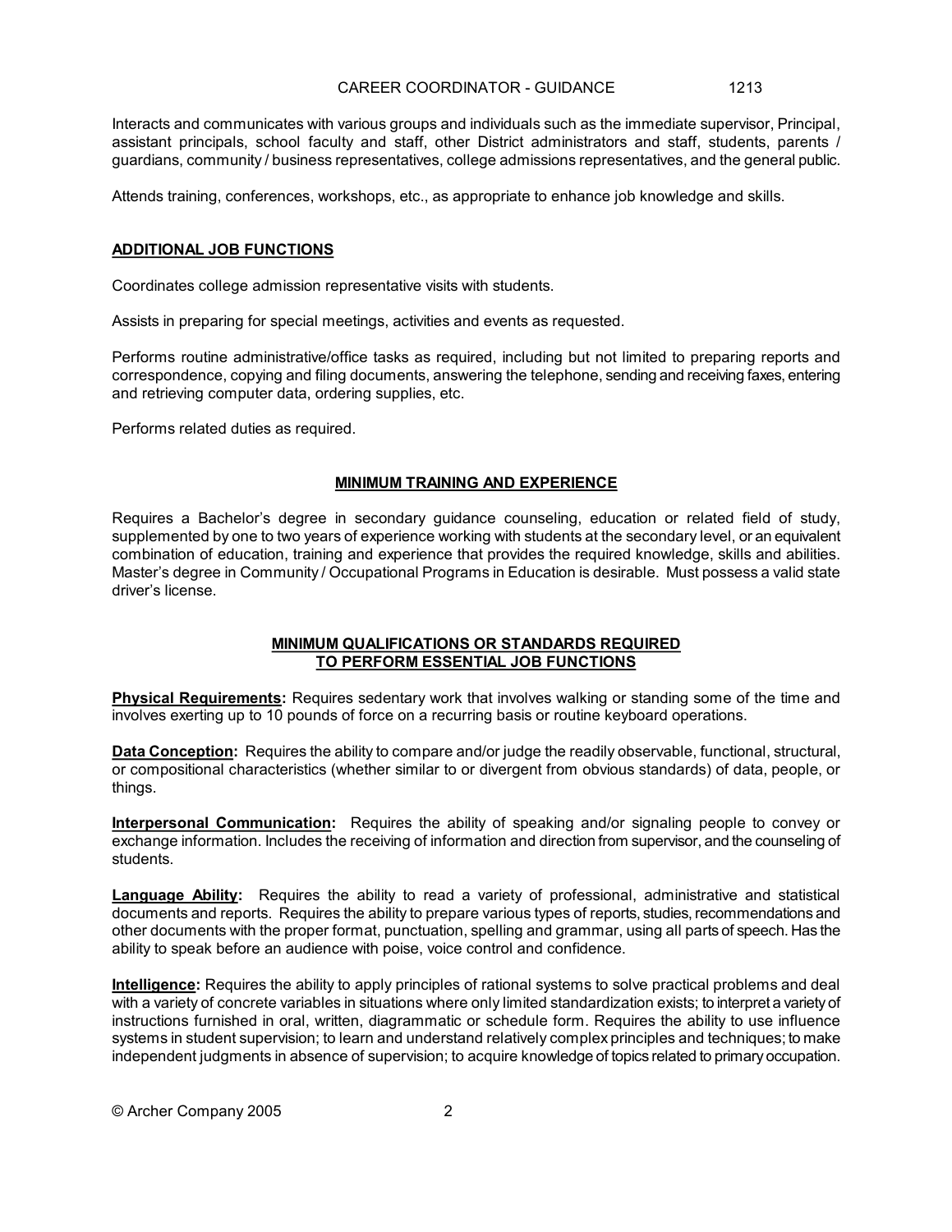Must have the ability to comprehend and interpret received information.

**Verbal Aptitude:** Requires the ability to record and deliver information, to explain procedures, to follow and give verbal and written instructions; to counsel students. Must be able to communicate effectivelyand efficientlywith youth and their parents; in a variety of technical and/or professional languages including career planning, counseling, etc., and with persons of varying educational, cultural and social backgrounds.

**Numeric Aptitude:** Requires the ability to add and subtract totals, to multiply and divide, to use mathematical formulas, to determine percentages and decimals and to determine time. Must be able to use practical applications of fractions, percentages, ratio and proportion.

**Form/Spatial Aptitude:** Requires the ability to inspect items for proper length, width, and shape.

**Motor Coordination:** Requires the ability to coordinate hands and eyes in using office equipment; to operate a motor vehicle.

**Manual Dexterity:** Requires the ability to handle a variety of items, office equipment, control knobs, switches, etc. Must have minimal levels of eye/hand/foot coordination.

**Color Discrimination**: Requires the ability to differentiate colors and shades of color.

**Interpersonal Temperament**: Requires the ability to deal with people beyond giving and receiving instructions. Must be adaptable to performing under stress when confronted with emergency situations or tight deadlines. The worker may be subject to danger or risk to a slight degree and to tension as a regular, consistent part of the job.

**Physical Communications**: Requires the ability to talk and hear: (talking: expressing or exchanging ideas by means of spoken words; hearing: perceiving nature of sounds by ear).

### **PERFORMANCE INDICATORS**

**Knowledge of Job:** Has thorough knowledge of the methods, procedures and policies of the Lexington Richland School District Five as they pertain to the performance of duties of the Career Coordinator. Has considerable knowledge of the functions and interrelationships of the District and other governmental agencies. Is knowledgeable in the laws, ordinances, standards and regulations pertaining to the specific duties and responsibilities of the position. Has knowledge of administrative principles involved in developing and coordinating various programs and related activities. Is able to make sound, educated decisions. Has knowledge of the theories, methods, practices and materials of school guidance counseling, career counseling, vocational development, etc., and is able to effectively assist students in identifying and developing career interests and choices. Is able to develop and maintain cooperative working relationships with community / business representatives and to coordinate their participation in and support of the school's career education programs and activities. Knows how to develop effective relationships with students. Is able to communicate effectively, tactfully and persuasively with students, parents, District / school staff members and members of the community. Has the skills to be able to communicate in a highly professional and articulate manner with all levels of management and other persons. Is able to make effective presentations and discuss problems and possible solutions as required. Has the ability to offer assistance to co-workers and employees of other departments as required. Is able to take the initiative to complete the duties of the position without the need of direct supervision. Has the ability to plan, organize and prioritize daily assignments and work activities. Has good organizational, technical and human relations skills. Has the ability to learn and utilize new skills and information to improve job performance and efficiency. Has knowledge of proper English usage, punctuation, spelling and grammar. Has knowledge of modern office practices and technology; has skill in the use of computers for word processing and records management. Is able to read and interpret complex materials pertaining to the responsibilities of the job. Is able to assemble and analyze information and make written

© Archer Company 2005 3